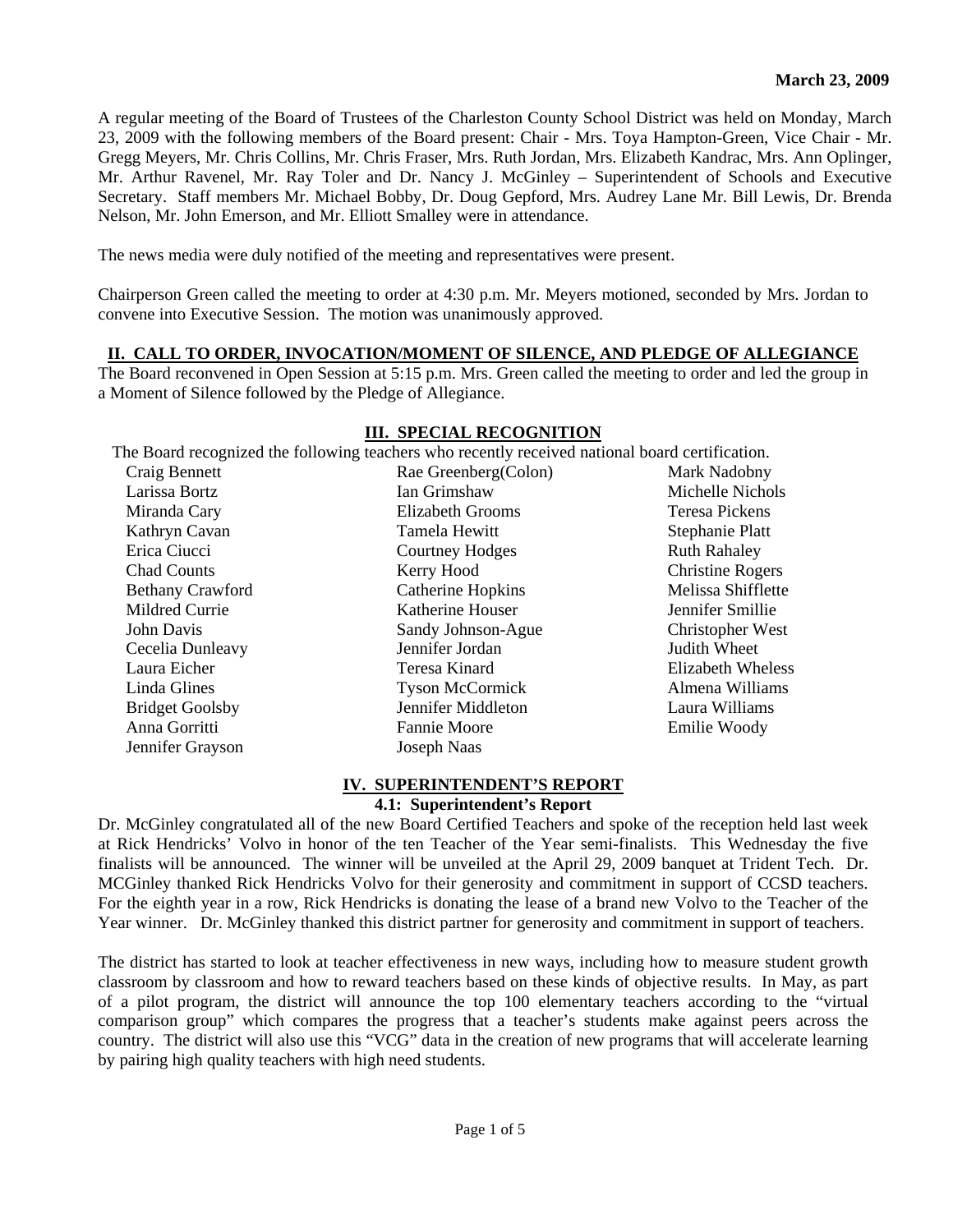Last week the state released its "Palmetto Gold and Silver" award winners. These awards are given in recognition of high levels of academic achievement and improvement in two categories—overall performance and closing the achievement gap. Charleston County led the state in the awards earned. Last year 26 CCSD schools won awards and this year the number grew to 34. Dr. McGinley stated that Palmetto Gold and Silver award winners will be formally recognized at a future meeting. However, the names of the five schools that earned "Gold" in both categories this year were announced (Baptist Hill High, Garrett Academy, Military Magnet, Buist Academy, and School of the Arts).

The School Improvement Council of Morningside Middle School was recognized for being named the recipient of the Dick and Tunky Riley School Improvement Award for 2009. This award is given to only one School Improvement Council in South Carolina each year in recognition of the commitment and work of 15,000 SIC members who volunteer across the state.

This Wednesday the district will host an Arts Summit in the Board Room with members of the Arts Roundtable and other community leaders convening to discuss how we can strengthen the teaching of Arts and Music, and expand access to these programs for more students. On May 2, 2009, the district will host the "Superintendent's Cup" tennis tournament. This event, planned in collaboration with the United States Tennis Association and local partners, will bring together teachers, students, parents, and others. This event also kicks off a larger initiative designed to broaden access to the game of tennis and encourage students to play lifelong sports that promote healthy habits and exercise.

In closing, Dr. McGinley spoke of a personal phone call she received from U.S. Secretary of Education Arne Duncan. The conversation was about collaborative strategies to accelerate student achievement including the possible creation of "Promise Neighborhoods" designed after the successful Harlem Children's Zone.

# **V. VISITORS, PUBLIC COMMUNICATIONS**

### **5.1: Visitors, Public Communications**

- 1. Ms. LaTonya Gambell, Ms. Sandra Perry, Mr. Edward Jones, Ms. Pam Kustmider, Ms. Sonja Milligan, and Ms. Pat Grant expressed concerns about the closure of Fraser Elementary School.
- 2. Mrs. Beverly Birch, Interdenominational Ministerial Alliance Educational Director, urged the Board to move forward with the High Tech High alternative school concept which was considered earlier by staff.
- 3. Ms. Brenda Smalls expressed concerns about the usage of cell phones in schools by students and urged the Board to address this issue.
- 4. Mr. Jon Butzon addressed the Board about a travel request for a member of the Board.

# **XI. APPROVAL OF MINUTES/EXECUTIVE SESSION AGENDA ITEM**

#### **6.1: Open and Executive Session Minutes of March 9, 2009**

Mr. Toler motioned, seconded by Mr. Meyers approval of the open and executive session minutes of March 9, 2009. Mrs. Kandrac requested the minutes be revised to correct the following grammatical errors: statement the League of Women Voters "conducted the AMHS election" to "counted the votes," and use of appropriate school names when referring to school campuses (example: the name SOA should be used instead of the Berry campus. Dr. McGinley stated for the record that original school names are used often when referring to school campuses like Courtenay and Berry. Mr. Toler accepted the amendment. Mrs. Jordan seconded the amendment to allow the meeting to move forward since Mr. Meyers refused to second the amendment. The amended motion was approved 9-0.

## **6.2: Motions of Executive Session of March 23, 2009**

The Board approved the following motions that were made in Executive Session on March 23, 2009:

- 1. **Student Transfer Appeals** The Board approved three student transfer appeals. The motion was approved 9-0.
- 2. **Appointment Principal Goodwin Elementary** The Board approved the appointment of Diane Ross as principal at Goodwin Elementary. The motion was approved 9-0.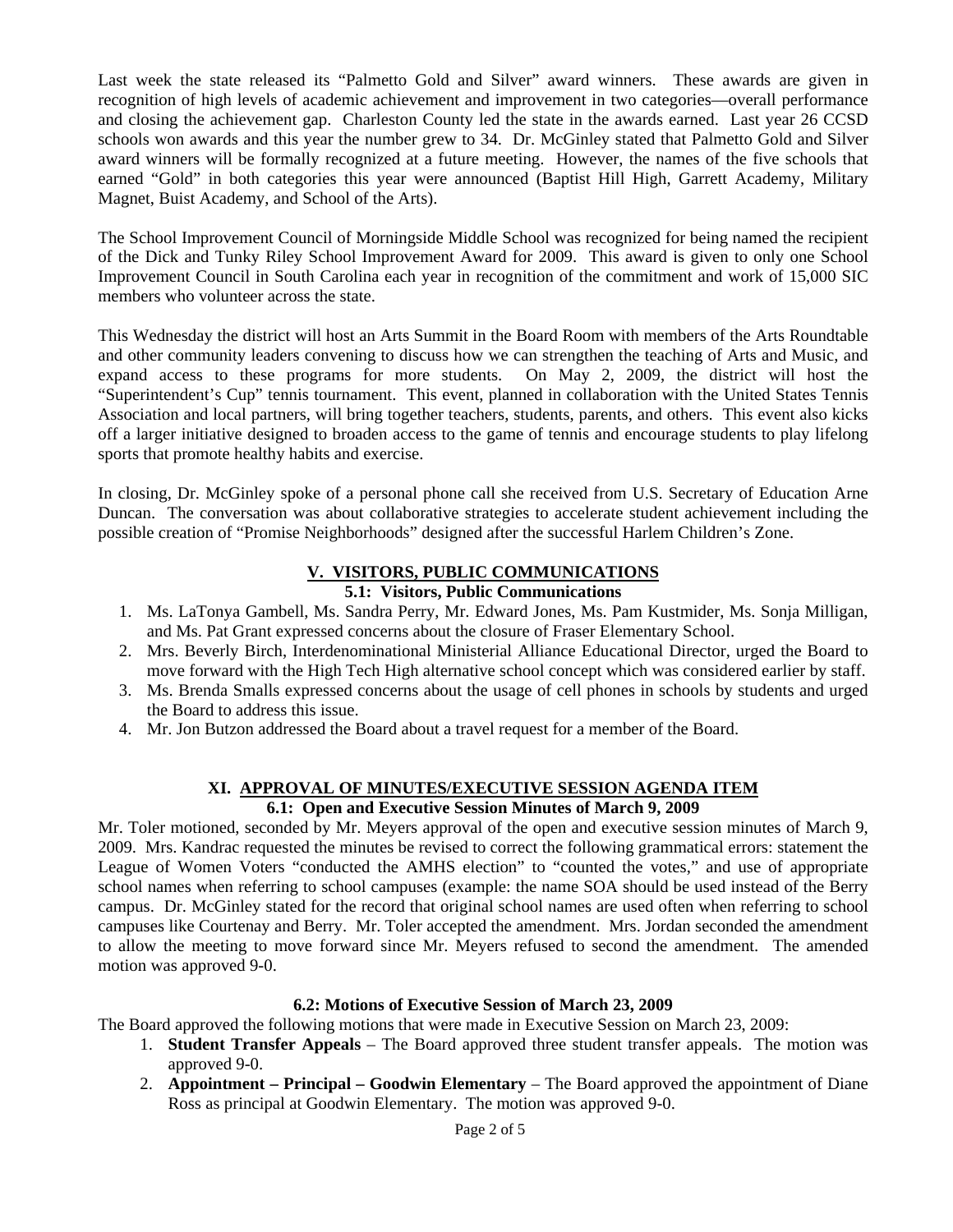- 3. **Appointment Principal James B. Edwards Elementary** The Board approved the appointment of Francine Mitchell as principal of James B. Edwards Elementary. The motion was approved 9-0.
- **4. Contractual Matters** 
	- a. The Board discussed a contractual matter in Executive Session. No action was taken.
	- b. **Architectural Design Contract for Jennie Moore Elementary School and Laing Middle School** - The Board approved a recommendation authorizing staff to enter into a contract with Jumper Carter Sease Architects to provide architectural services for Jennie Moore Elementary School and Laing Middle School to design development level in the amount of \$1,349,900.00. The motion was approved 9-0.
	- c. **Architectural Design Contract for Harborview Elementary** The Board approved a recommendation authorizing staff to enter into a contract with Rosenblum-Coe Architects to provide architectural services for Harbor View Elementary School to design development level in the amount of \$746,625.00. The motion was approved 9-0.
	- d. **Architectural Design Contract for St. Andrews** Elementary The Board approved a recommendation authorizing staff to enter into a contract with FWA Group Architects to provide architectural services for St. Andrews Elementary School to design development level in the amount of \$752,860.00. The motion was approved 9-0.
	- e. **Architectural Design Contract for Stono Park Elementary** The Board approved a recommendation authorizing staff to enter into a contract with McKellar & Associates Architects to provide architectural services for Stono Park Elementary School to design development level in the amount of \$470,821.00. The motion was approved 9-0.
	- f. **Moultrie Middle School Change Order Number three to Colony Construction for Simmons Street Widening and Overlay** - The Board approved Change Order Three to Colony Construction for SCDOT's increased scope of work to realign, widen and overlay Simmons Street in an amount not to exceed \$160,000.00. The motion was approved 9-0.
- 5. **Recommendation for Award of District-wide Pest Control Services (B9009)** The Board approved the recommendation for award of District-wide Pest Control Services to Dodson Pest Control in the amount of \$51,020. The potential cost over a five year period is \$275,500. The funding source is General Operating Funds. The motion was approved 9-0.
- 6. **North Charleston Elementary Ice Storage Units Project #5586 Reallocation** Resolution The Board approved a reallocation resolution from Hunley Park 2000-2004 Carry Over Building Program funds to North Charleston in the amount of \$40,000.

## **6.3: Financial Minutes of March 9, 2009**

Mr. Toler motioned, seconded by Mr. Meyers approval of the financial minutes for March 9, 2009. The motion was approved 9-0.

# **VII: MANAGEMENT REPORT**

## **7.1: Budget Update**

Mr. Michael Bobby, Chief Financial Officer provided a budget update highlighting the Capital Building Program.

## **VIII: CHARLESTON ACHIEVING EXCELLENCE UPDATE**

# **8.1: Student Supports/Activities**

Mrs. Deborah Price, Principal at Laing Middle School, presented information on Student Supports and Activities.

## **8.2: Redesign Update**

Mrs. Audrey Lane, Coordinator of Developmental Programs, provided an update on the **School Redesign Transition** Process.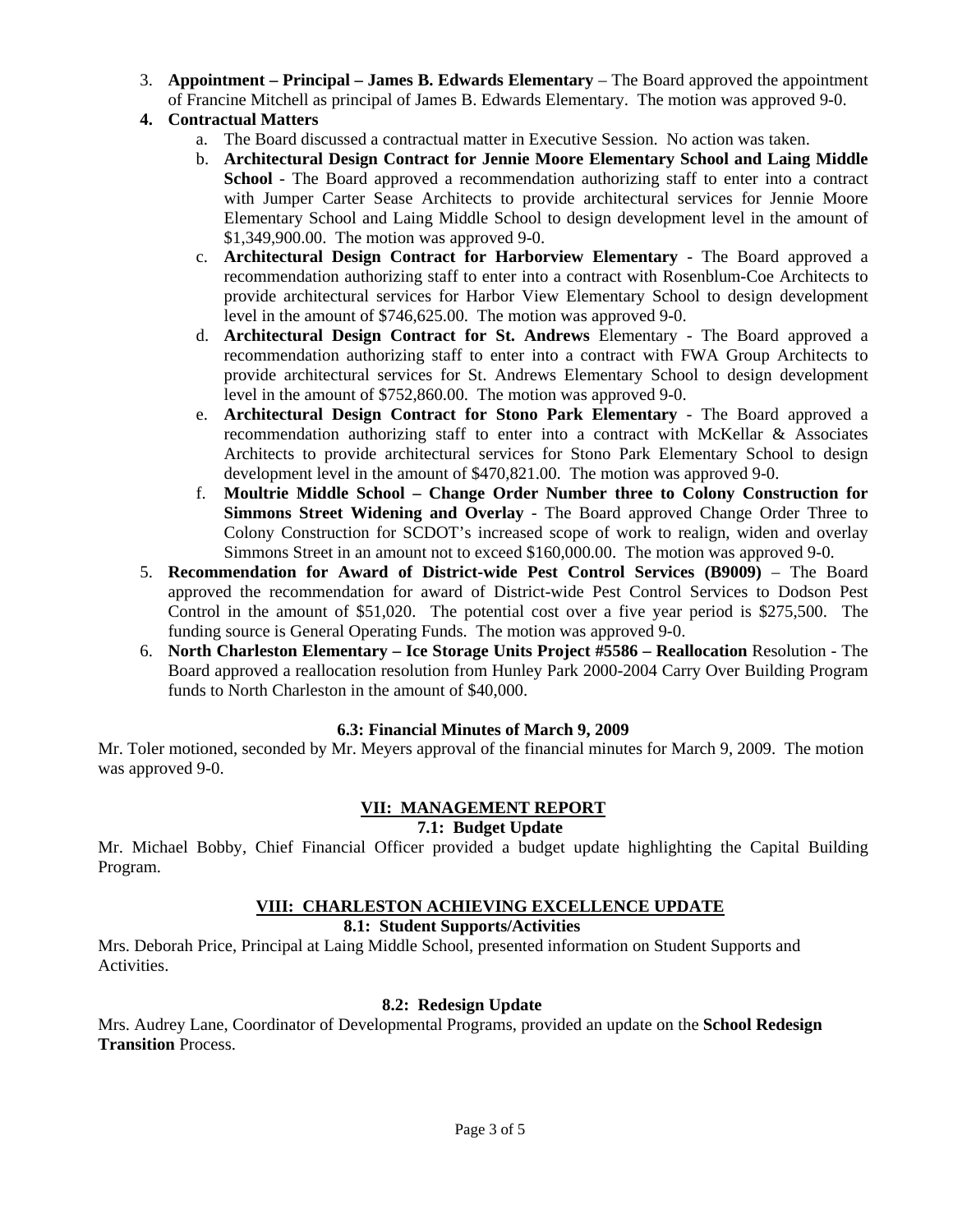#### **8.3: NPT Process Update**

Dr. Brenda Nelson, Director of Community Outreach, provided an update on the **Neighborhood Planning Team Process**.

## **IX**. **POTENTIAL CONSENT AGENDA ITEMS**

- **9.1 South Carolina School Board Association (SCSBA) Delegate Assembly** Mr. Toler volunteered to serve as a SCSBA delegate. Mr. Fraser motioned, seconded by Mr. Meyers to appoint Mr. Toler as a delegate. The motion was approved 9-0.
- 9.2 **Text book Adoption for 2009-2010** Mrs. Jordan motioned, seconded by Mr. Meyers approval of the recommendation to adopt k-5 Mathematics instructional materials for 2009-2010. The motion was approved 9-0.
- 9.3 **Bond Anticipation Note** Mr. Fraser motioned, seconded by Mr. Meyers approval of the Bond Anticipation Note resolution which will enable the District to sell bonds and issue debt to pay for the remainder of this year's required 2005-2006 Alternative Financing debt payments. The motion was approved 9-0.

Note: The resolution provides for the issuance and sale of not exceeding \$18,000,000 General Obligation Bond Anticipation Notes, Series 2009, of Charleston County School District, South Carolina, and not less than \$38,000,000 General Obligation Bonds of the Charleston County School District to prescribe the purposes for which the proceeds shall be expended, to provide for the payment thereof, and other matters relating thereto.

**9.4 Furlough for Teachers –** Mr. Fraser motioned, seconded by Mr. Meyers approval of the amended recommendation to furlough teachers and others in the protected group for a minimum of two days June 8 and June 9, 2009 with approval for a third day to include the make-up day if Charleston County School District is granted a waiver from the State Department of Education. This resolution is wholly contingent upon State Legislative action granting express authority to school districts. Execution of the action would commence immediately following such State action. The motion was approved 8-1 (Kandrac).

Note: Approval will generate a cost savings projected at \$1,700,000 for two days and \$2,500,000 for three days.

- **9.5 Source Selection Process for Procuring SMART Boards and Accessories** The Board received information on the source selection process for procuring SMART Boards and Accessories. No action was taken.
- **9.6 Source Selection Process for Procuring Phone Systems** The Board received information on the source selection process for procuring phone systems. No action was taken.
- **9.7 Source Selection for Procuring Computer Equipment** The Board received information on the source selection process for procuring computer equipment. No action was taken.
- **9.8 Source Procurement Process for Procuring Multi-function Printers/Copiers and Print Shop Services -** The Board received information on the source selection process for procuring Multi-function Printers/Copiers. No action was taken.
- **9.9 Academic Magnet High School New Facility A recommendation to accept the utilization of existing state contract with negotiated pricing based on the volume to solicit pricing for Computer Products and Services.** The motion was approved 9-0.